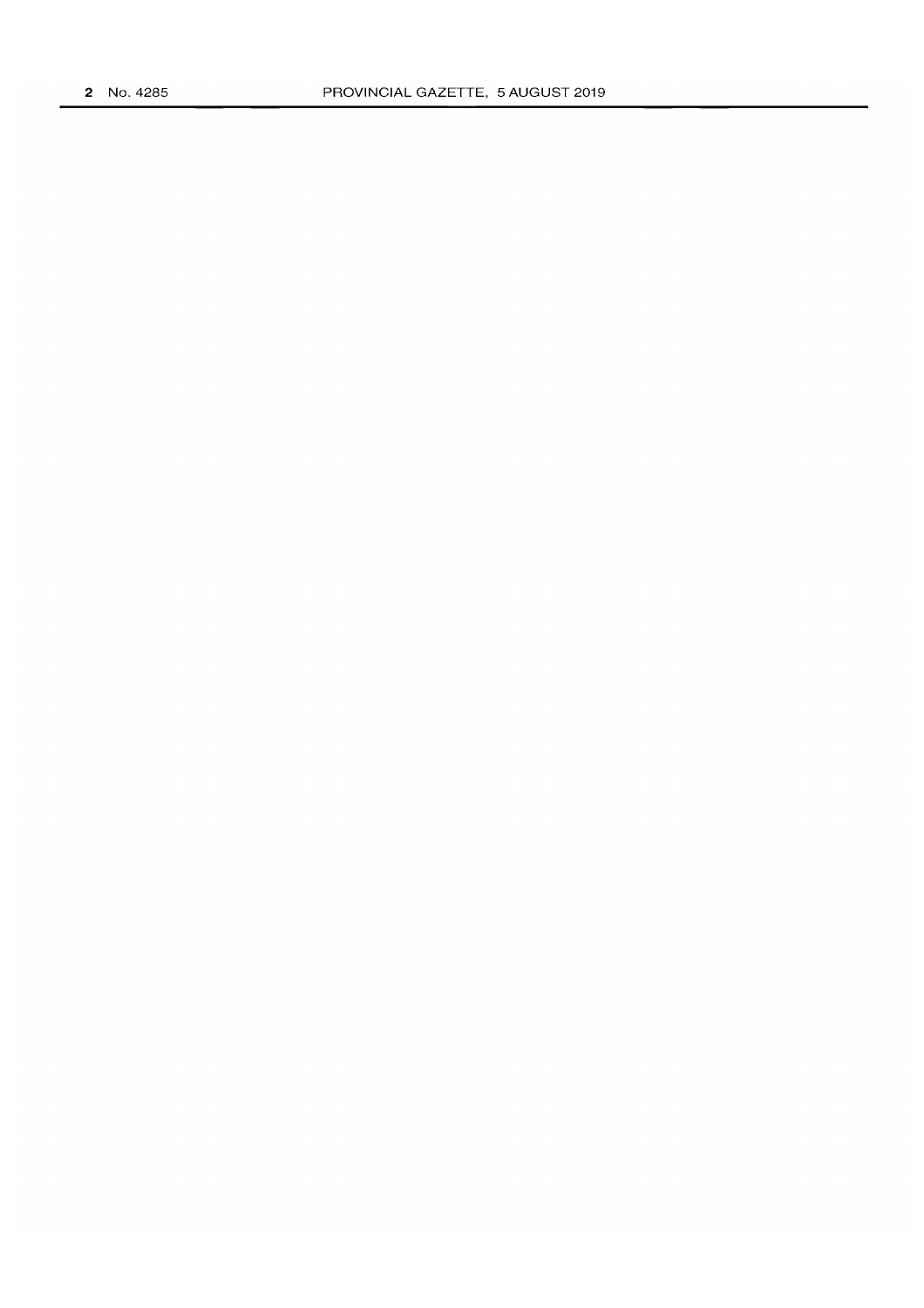#### **CONTENTS**

|            |                                                                                                                                                                                                            | Gazette<br>No. | Page<br>No. |
|------------|------------------------------------------------------------------------------------------------------------------------------------------------------------------------------------------------------------|----------------|-------------|
|            | <b>GENERAL NOTICES • ALGEMENE KENNISGEWINGS</b>                                                                                                                                                            |                |             |
| 27<br>28   | Local Government: Municipal Property Rates Act (6/2004): Ndlambe Municipality: Resolution levying<br>Spatial Planning and Land Use Management Act, 2013 (Act 16 of 2013): Erf 198 and 201, Mill Park, Port | 4285           | 12          |
|            |                                                                                                                                                                                                            | 4285           | 13          |
|            | <b>PROVINCIAL NOTICES • PROVINSIALE KENNISGEWINGS</b>                                                                                                                                                      |                |             |
| 221<br>222 | Spatial Planning and Land Use Management Act (16/2013): Erf 63, Summerstrand, Port Elizabeth<br>Local Government: Municipal Property Rates Act (6/2004): Rates to be levied for Financial Year 1 July 2019 | 4285           | 13          |
| 223        | Spatial Planning and Land Use Management Act, 2013 (Act 16 of 2013); Erf 641, Cotswold                                                                                                                     | 4285<br>4285   | 14<br>16    |
|            | <b>LOCAL AUTHORITY NOTICES . PLAASLIKE OWERHEIDS KENNISGEWINGS</b>                                                                                                                                         |                |             |
| 182<br>183 | Local Government: Municipal Property Rates Act (6/2004): Engcobo Local Municipality: Resolution levying                                                                                                    | 4285           | 17          |
|            |                                                                                                                                                                                                            | 4285           | 18          |
| 184<br>185 | Spatial Planning and Land Use Management Act, 2013 (Act 16 of 2013): Erf 6570, East London<br>Local Government: Municipal Property Rates Act (MPRA), 2004: Resolution levying property rates for the       | 4285<br>4285   | 21<br>22    |
| 186        | Spatial Planning and Land Use Management Act (16/2013): Buffalo City Municipality: Review of Bonza Bay                                                                                                     | 4285           | 23          |
| 186        | Ruimtelike Beplanning en Grondgebruikbestuur (16/2013): Buffalostad Metropolitaanse Munisipaliteit: Oorsig                                                                                                 | 4285           | 24          |
| 187        | Land Use Regulations Act (15/1987): Buffalo City Municipality: Private proposal: Township establishment of                                                                                                 | 4285           | 25          |
| 188        | Spatial Planning and Land Use Management Act (16/2013): Erf 8698, East London (42 Hudson Avenue,                                                                                                           | 4285           | 26          |
| 189        | Spatial Planning and Land Use Management Act (16/2013): Erf 1207, Beacon Bay (11 Grace Crescent,                                                                                                           | 4285           | 26          |
|            |                                                                                                                                                                                                            |                |             |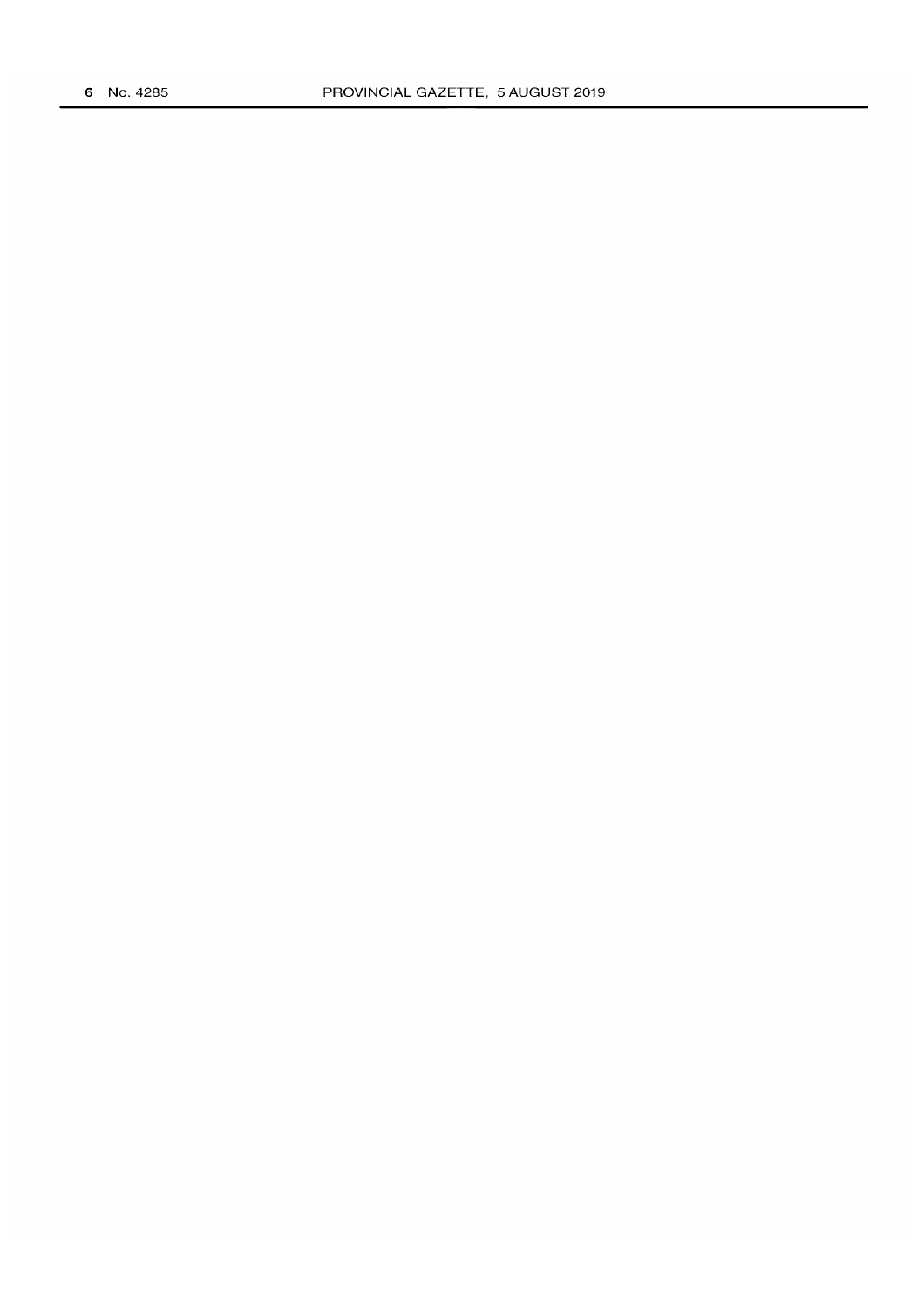$\bar{\mathbf{z}}$ 

 $\tilde{\phantom{a}}$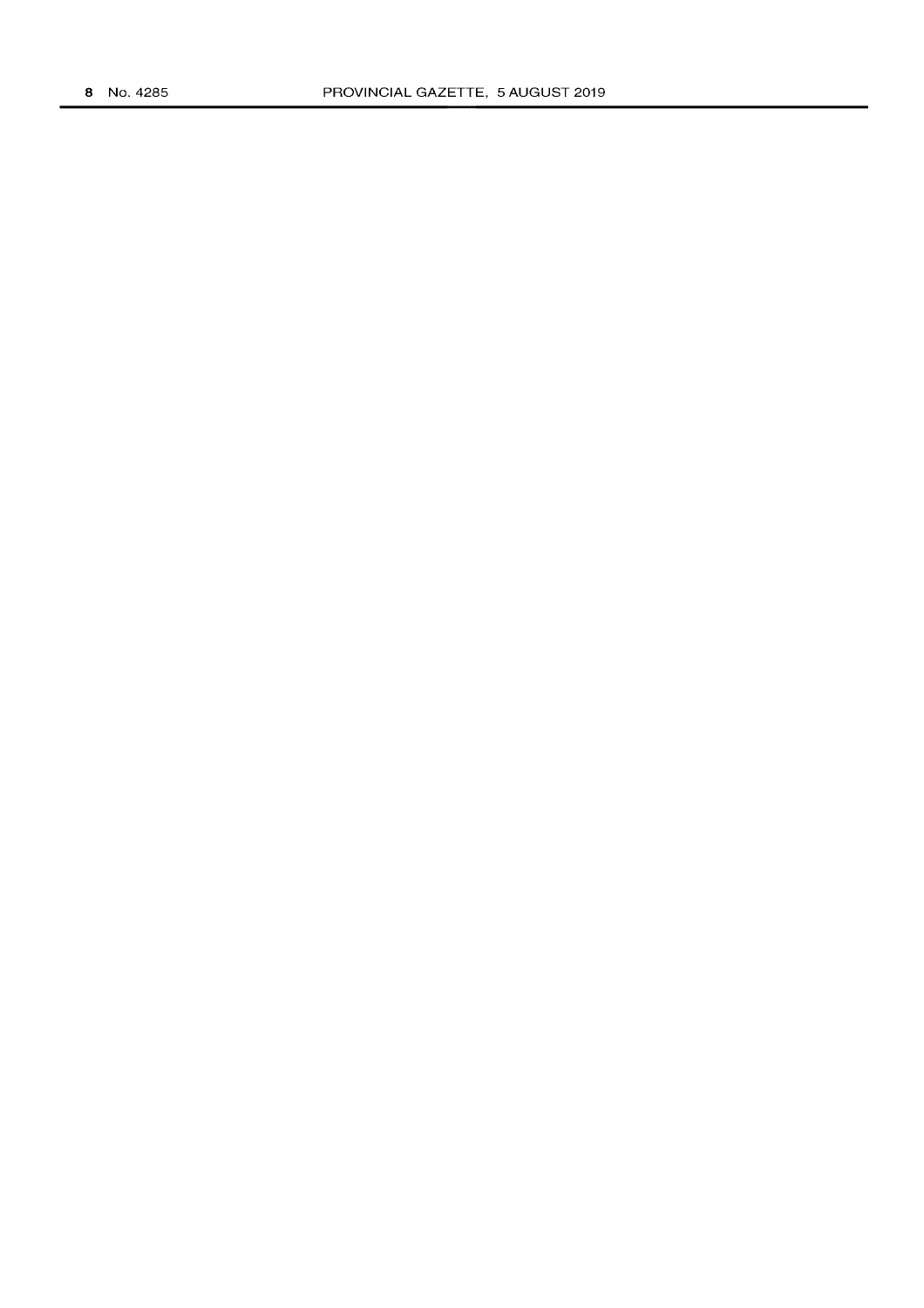$\hat{\mathbf{z}}$ 

 $\hat{\textbf{z}}$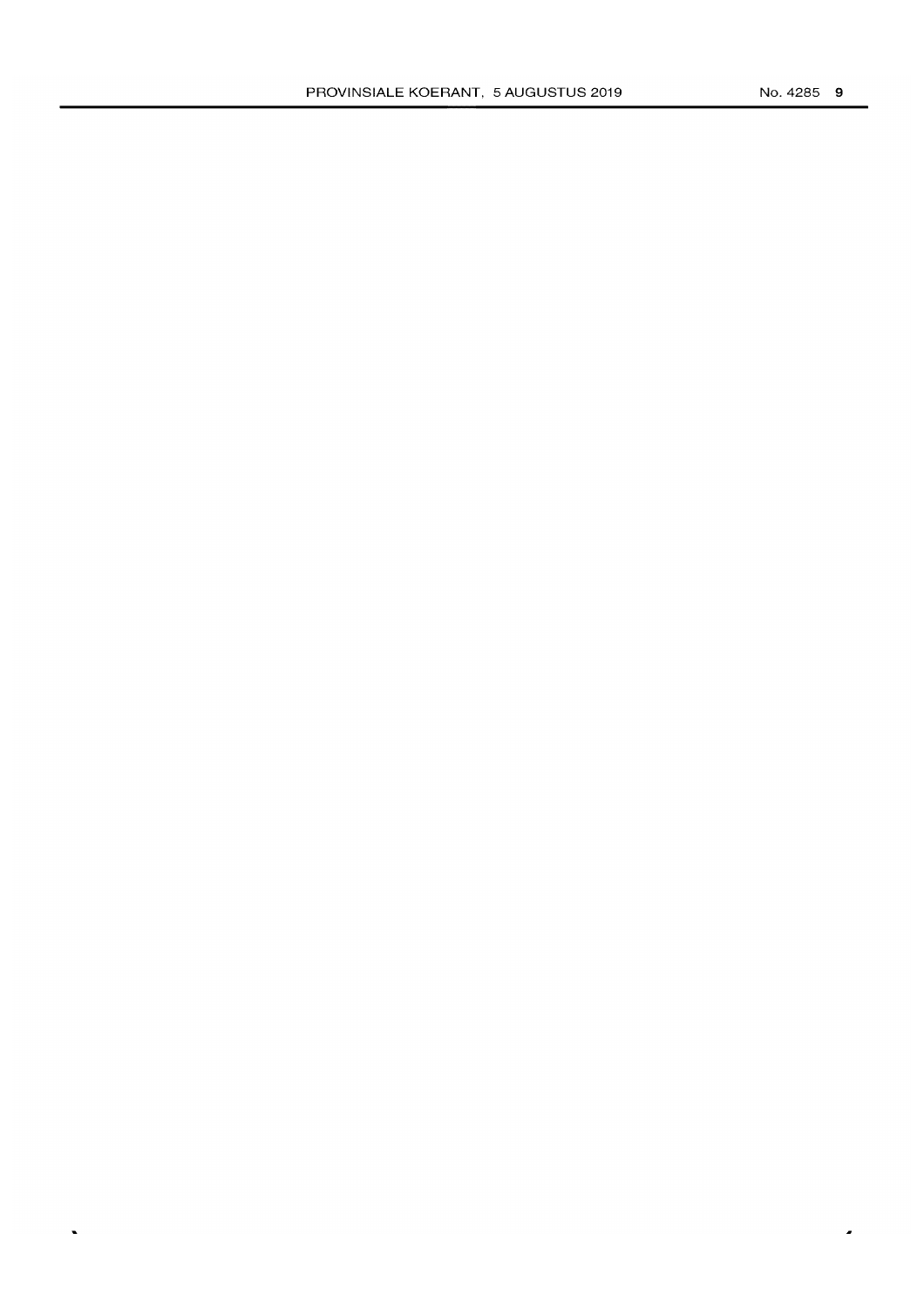$\Box$ 

 $\overline{\phantom{a}}$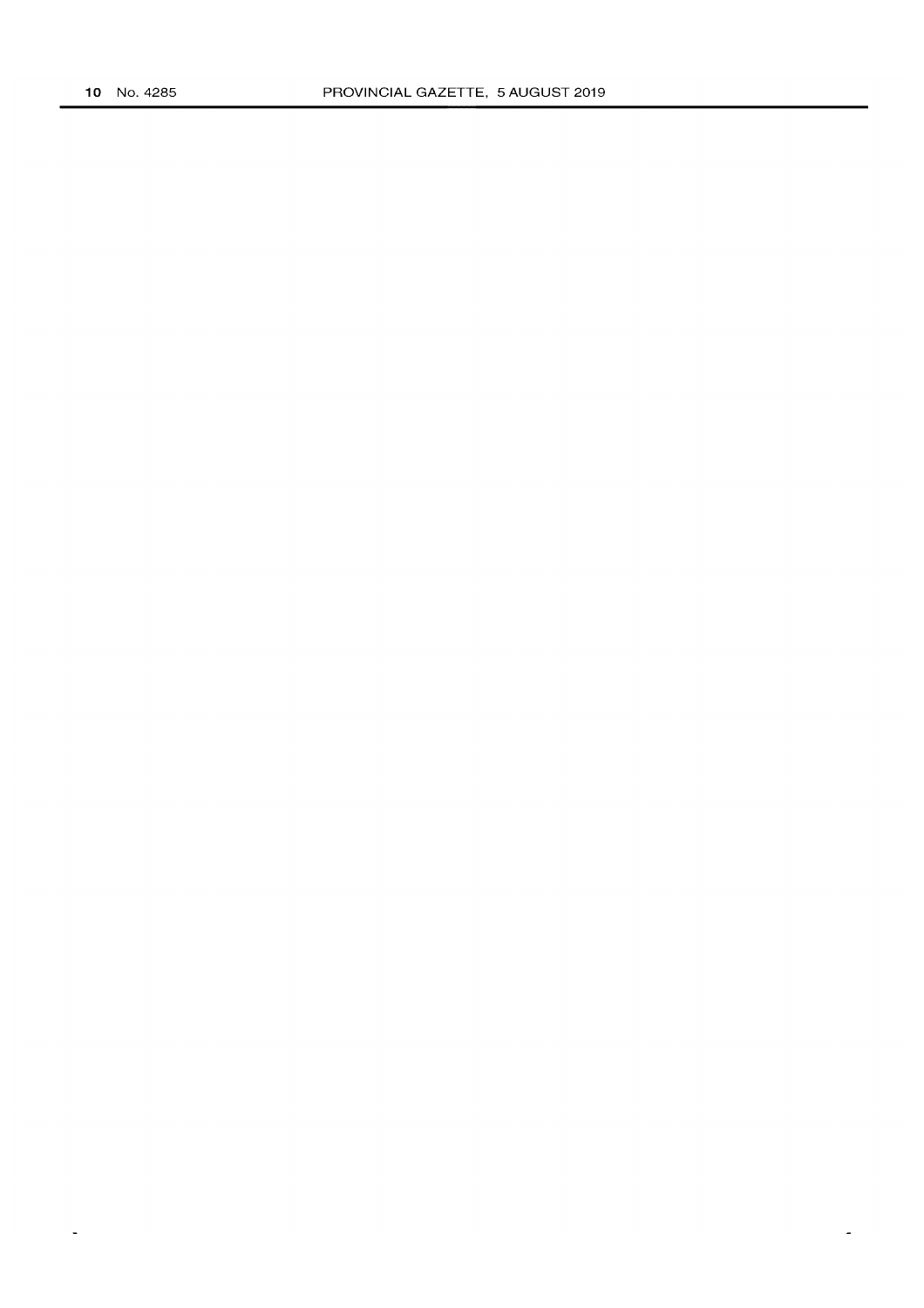$\hat{\mathbf{x}}$ 

 $\hat{\textbf{z}}$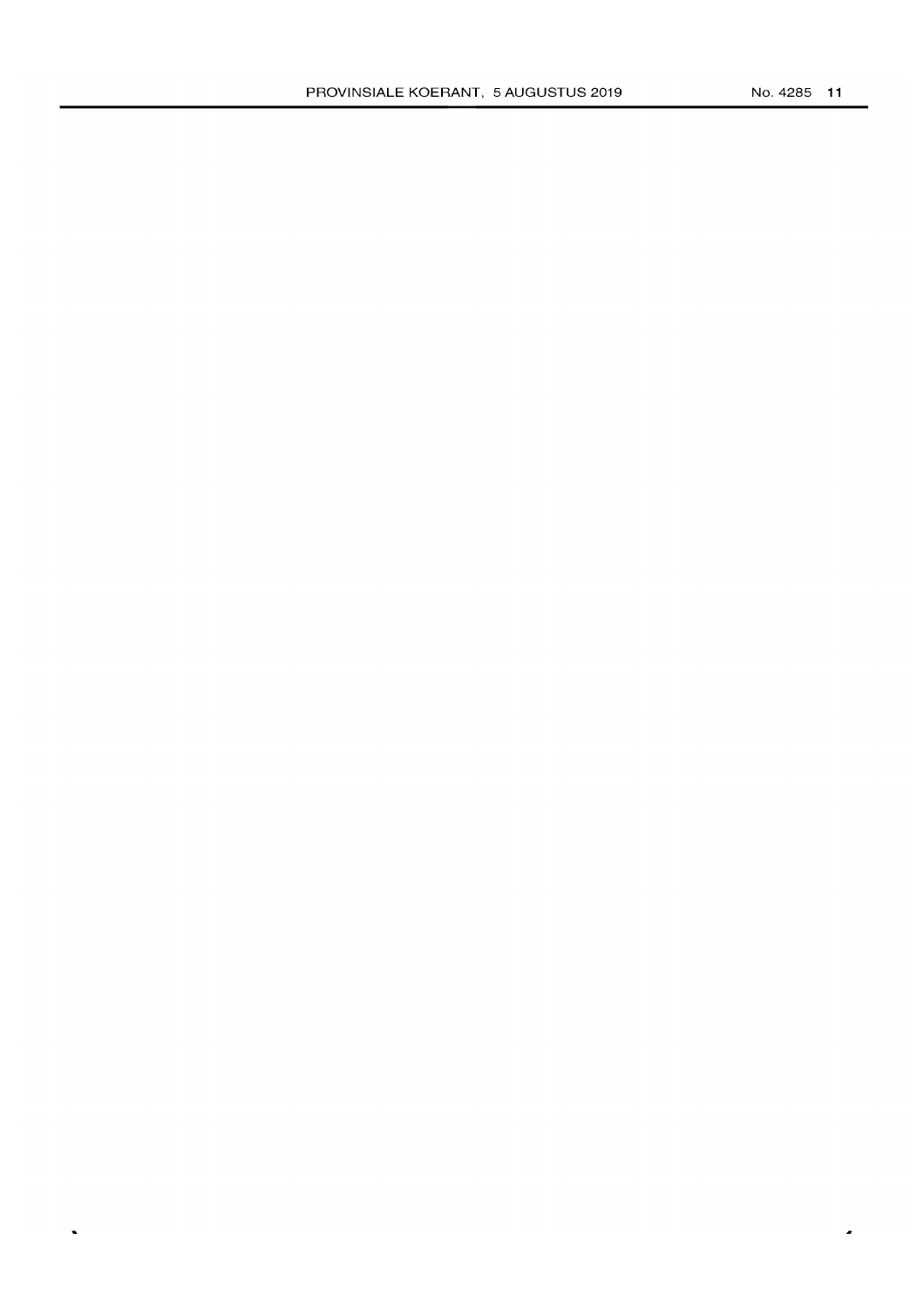## GENERAL NOTICES • ALGEMENE KENNISGEWINGS

#### NOTICE 27 OF 2019

# **NDLAMBE MUNICIPALITY**



#### Local Authority Notice No. 160/2019 Dated 11 July'2019

### RESOLUTION ON LEVYING PROPERTY RATES IN TERMS OF SECTION 14 OF THE LOCAL GOVERNMENT: MUNICIPAL PROPERTY RATES ACT, 2004. (ACT NO.6 OF 2004).

#### NDLAMBE MUNICIPALITY

#### RESOLUTION LEVYING PROPERTY RATES FOR THE FINANCIAL YEAR 1 JULY 2019 TO 30 JUNE 2020

Notice is hereby given in terms of section 14(1) and (2) of the Local Government: Municipal Property Rates Act, 2004; that the Council resolved by way of council resolution number SNCM014/06/2019, to levy the rates on property reflected in the schedule below with effect from 1<sup>st</sup> July 2019.

| <b>Category of property</b>                                | <b>Cent amount in the Rand</b><br>rate determined for the<br>relevant property category |
|------------------------------------------------------------|-----------------------------------------------------------------------------------------|
| Residential property                                       | 0.0111                                                                                  |
| Business and commercial property                           | 0.0111                                                                                  |
| Industrial property                                        | 0.0111                                                                                  |
| Agricultural property - (Bona Fide Farmers to residential) | 0.0025                                                                                  |
| Mining property                                            | 0.0111                                                                                  |
| Public service infrastructure property                     | 0.0000                                                                                  |
| Public benefit organisation property                       | 0.0000                                                                                  |

Full details of the Council resolution and rebates, reductions and specific to each category of owners of properties or owners of a specific category of properties as determined through criteria in the municipality's rates policy are available for inspection on the municipality's offices, website (www.ndlambe.gov.za) and all public libraries.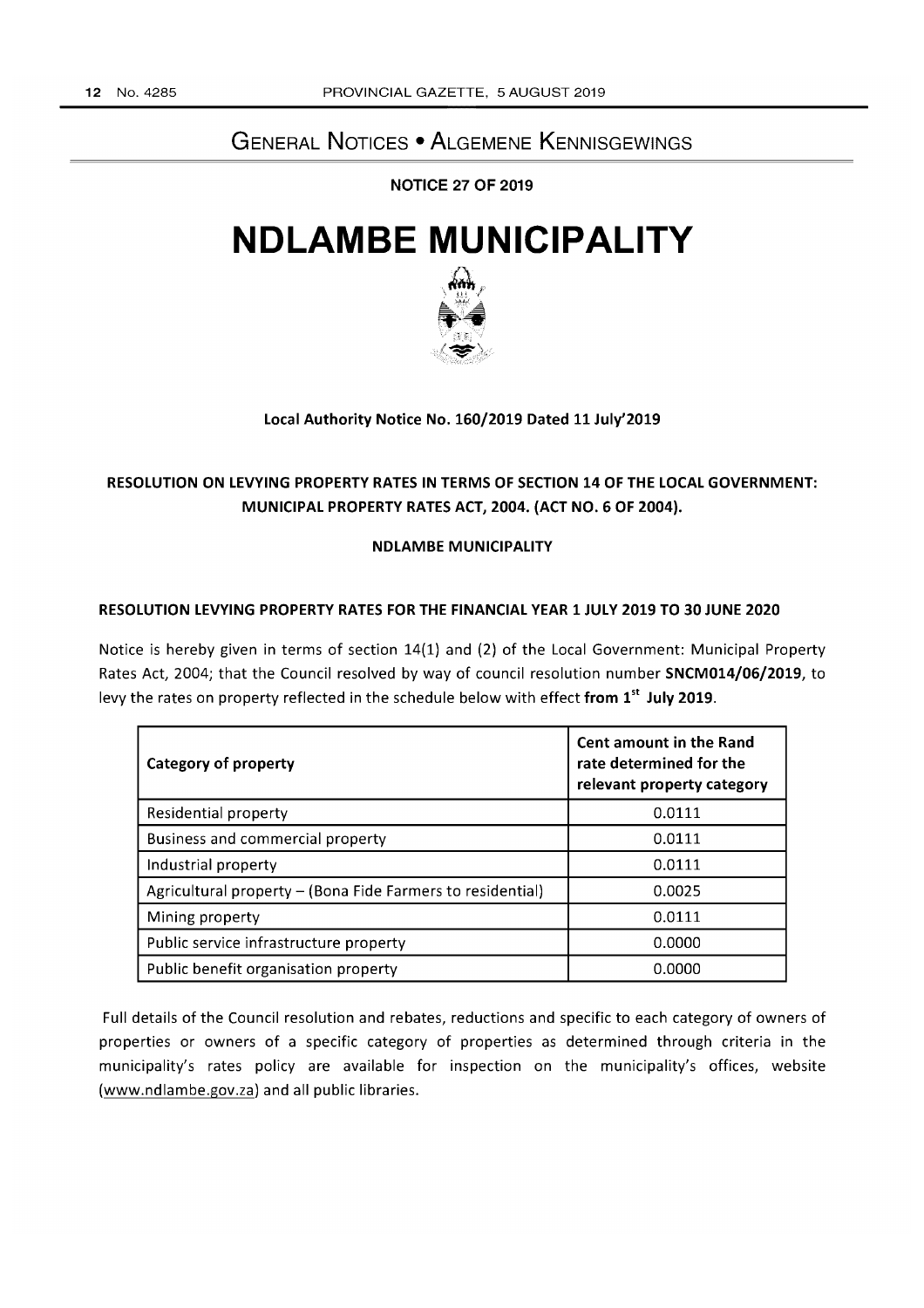**NDLAMBE MUNICIPALITY** 



NAME: Adv. R DUMEZWENI

DESIGNATION: MUNICIPAL MANAGER

NDLAMBE MUNICIPALITY: 47 CAMPBELL STREET, PORT ALFRED, 6170

TELEPHONE: 046 6045500

**NOTICE NUMBER: 160/2019 ADV. R DUMEZWENI** 

**MUNICIPAL MANAGER** 

#### **NOTICE 28 OF 2019**

Nelson Mandela Bay Municipality (EASTERN CAPE)

Removal of Restrictions in terms of the Spatial Planning and Land Use Management Act, 2013 (Act 16 of 2013)

ERF 198 and 201, MILL PARK, PORT ELIZABETH, EASTERN CAPE

Under Section 47 of the Spatial Planning and Land Use Management Act, 2013 (Act 16 of 2013) and upon instructions by the Local Authority, a notice is hereby given that condition 1.B.(a),(d),C6, 2.B.(a), (d) and C6 in Deed of Transfer No.: T234/2018 applicable to Erf 198 and 201 Mill Park is hereby removed.

**PROVINCIAL NOTICES • PROVINSIALE KENNISGEWINGS** 

#### **PROVINCIAL NOTICE 221 OF 2019**

#### **NELSON MANDELA BAY MUNICIPALITY (EASTERN CAPE)**

### **Removal of Restrictions in terms of the Spatial Planning and Land Use Management Act, 2013 (Act 16 of 2013)**

#### **ERF 63 SUMMERSTRAND, PORT ELIZABETH EASTERN CAPE**

Under Section 47 of the Spatial Planning and Land Use Management Act, 2013 (Act 16 of 2013) and upon instructions by the Local Authority, a Notice is hereby given that condition/s 2B(a)-(d) in Deed of Transfer No. **T66820/2002CTN** applicable to **ERF 63 SUMMERSTRAND** is hereby removed.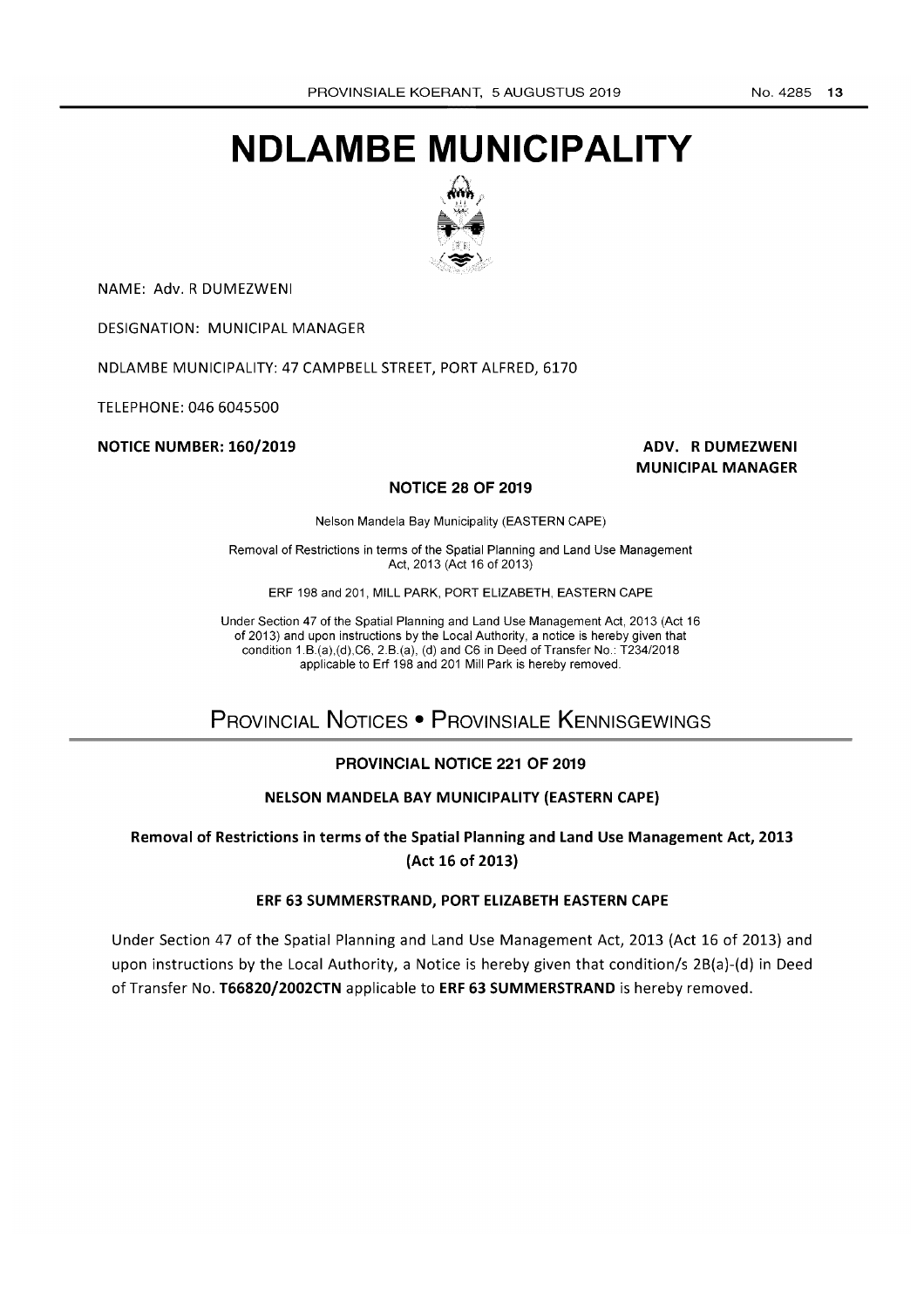#### PROVINCIAL NOTICE 222 OF 2019

#### RATES TO BE LEVIED FOR FINANCIAL YEAR 1 JULY 2019 TO 30 JUNE 2020 FOR NELSON MANDELA BAY METROPOLITAN AREA

Notice is hereby given that the Council, in terms of Section 14 of the Local Government: Municipal Property Rates Act, Act 6 of 2004, and by resolution taken by majority of its full number on 21 June 2019, levies the following rates in the Rand for the period 1 July 2019 to 30 June 2020, in respect of the various categories of properties as set out below:

| Category                                     | <b>Cent / Rand</b>              |  |
|----------------------------------------------|---------------------------------|--|
|                                              | <b>Approved Tariffs 2019/20</b> |  |
| <b>Agricultural Property</b>                 | 0.2519                          |  |
| <b>Business &amp; Commercial Property</b>    | 2.5186                          |  |
| <b>Industrial Property</b>                   | 3.1483                          |  |
| Mining Property                              | 3.1483                          |  |
| <b>Public Benefit Organisations Property</b> | 0.3148                          |  |
| Public Service Infrastructure Property       | 0.3148                          |  |
| <b>Residential Property</b>                  | 1.2593                          |  |
| Vacant Land                                  | 3.1483                          |  |

#### Richmond Hill Special Rating Area (RHSRA) - Property Rates Tariffs

| Category                                      | Cent/Rand                       |  |
|-----------------------------------------------|---------------------------------|--|
|                                               | <b>Approved Tariffs 2019/20</b> |  |
| <b>Business and Commercial Property</b>       | 0.2486                          |  |
| <b>Industrial Property</b>                    | 0.3108                          |  |
| <b>Public Benefit Organisations Property</b>  | 0.0311                          |  |
| <b>Public Service Infrastructure Property</b> | 0.0311                          |  |
| <b>Residential Property</b>                   | 0.1243                          |  |
| Vacant Land                                   | 0.3108                          |  |

Kini Bay Special Rating Area (KBSRA) - Property Rates Tariffs

|                                         | <b>Cent/Rand</b>                |  |
|-----------------------------------------|---------------------------------|--|
| Category                                | <b>Approved Tariffs 2019/20</b> |  |
| <b>Business and Commercial Property</b> | 0.2456                          |  |
| <b>Industrial Property</b>              | 0.3070                          |  |
| Public Benefit Organisations Property   | 0.0307                          |  |
| Public Service Infrastructure Property  | 0.0307                          |  |
| <b>Residential Property</b>             | 0.1228                          |  |
| Vacant Land                             | 0.3070                          |  |

In addition, the Council has granted the following rebates for the period 1 July 2019 to 30 June 2020 in respect of the categories and owners of properties set out below: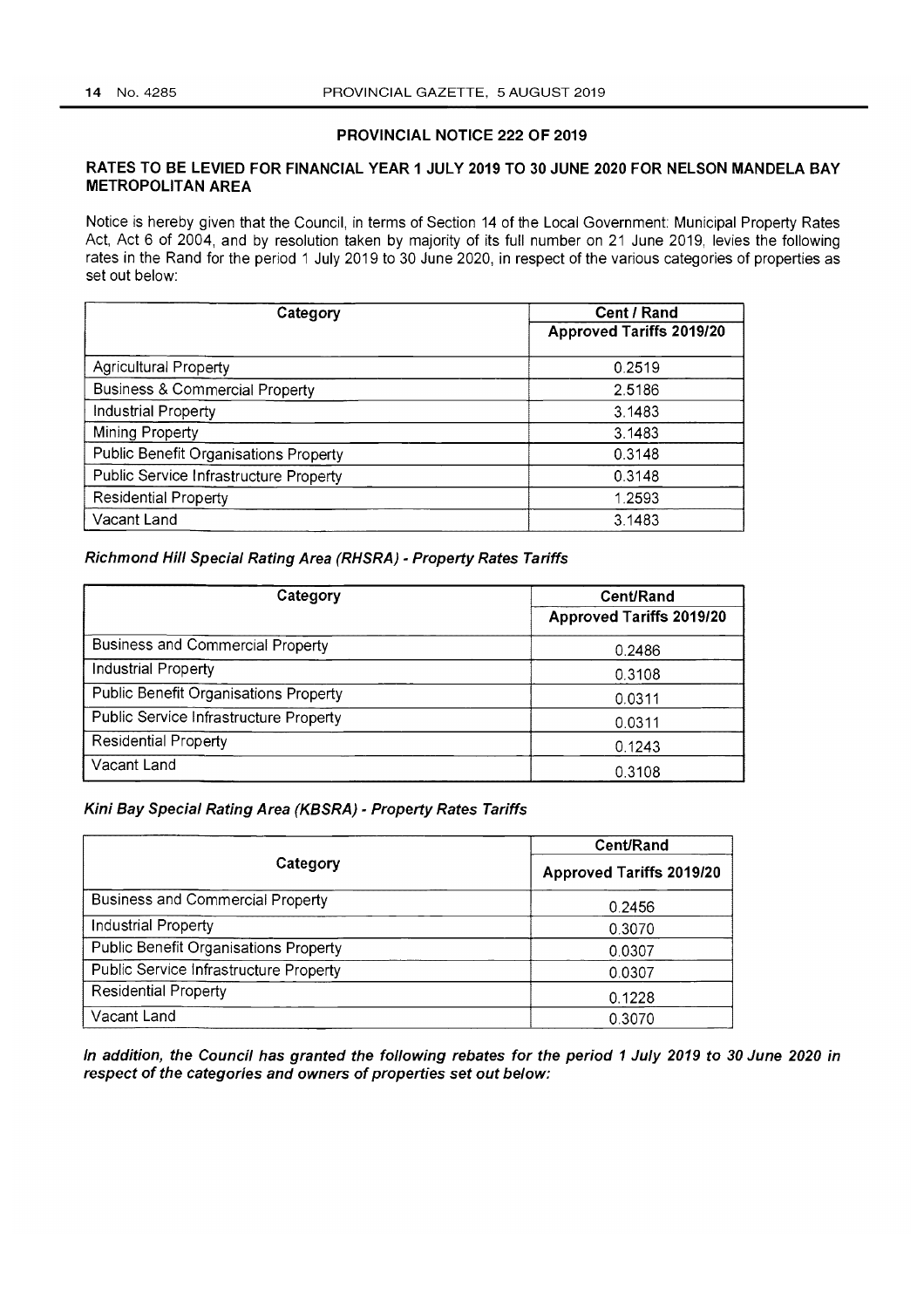|                   | <b>Total Annual Household Income</b>                          | % Rebate based<br>on Residential<br>Rate | <b>Cent/Rand</b><br><b>Approved</b><br><b>Tariffs</b><br>2019/20 |
|-------------------|---------------------------------------------------------------|------------------------------------------|------------------------------------------------------------------|
| Pensioner's       | Pensioner's rebate: Between two state<br>pensions and R73,200 | 85%                                      | 0.1889                                                           |
| rebate & Disabled | Between R73,201 and R90,700                                   | 70%                                      | 0.3778                                                           |
| Persons           | Between R90,701 and R108,300                                  | 55%                                      | 0.5667                                                           |
|                   | Between R108,301 and R125,900                                 | 40%                                      | 0.7556                                                           |
|                   | Between R129,901 and R143,300                                 | 25%                                      | 0.9445                                                           |
|                   | Between R143,301 and R160,900                                 | 10%                                      | 1.1334                                                           |

|                                     | % Rebate based<br>on Business and<br><b>Commercial Rate</b> | Cent/Rand<br>Approved<br><b>Tariffs</b><br>2019/20 |
|-------------------------------------|-------------------------------------------------------------|----------------------------------------------------|
| <b>Public Benefit Organisations</b> | 100%                                                        | Nil                                                |
| Sporting Bodies: Amateur            | 100%                                                        | Nil                                                |
| Sporting Bodies: Professional       | 40%                                                         | 1.5112                                             |

### **Richmond Hi/I Special Rating Area (RHSRA) - Rebates**

|                                    | <b>Total Annual Household Income</b>                          | % Rebate<br>based on<br><b>Residential</b><br>Rate | <b>Cent/Rand</b><br><b>Approved</b><br><b>Tariffs</b><br>2019/20 |
|------------------------------------|---------------------------------------------------------------|----------------------------------------------------|------------------------------------------------------------------|
| Pensioners' &<br>Disabled Persons' | Pensioner's rebate: Between two state<br>pensions and R73,200 | 85%                                                | 0.0186                                                           |
| Rebate                             | Between R73,201 and R90,700                                   | 70%                                                | 0.0373                                                           |
|                                    | Between R90,701 and R108,300                                  | 55%                                                | 0.0559                                                           |
|                                    | Between R108,301 and R125,900                                 | 40%                                                | 0.0746                                                           |
|                                    | Between R129,901 and R143,300                                 | 25%                                                | 0.0932                                                           |
|                                    | Between R143,301 and R160,900                                 | 10%                                                | 0.1119                                                           |

| Category                             | % Rebate based<br>on Business &<br>Commercial<br>Rate | <b>Cent/Rand</b><br>Approved<br><b>Tariffs</b><br>2019/20 |
|--------------------------------------|-------------------------------------------------------|-----------------------------------------------------------|
| Public Benefit Organisations         | 100%                                                  | 0.0000                                                    |
| Sporting Bodies: Amateur             | 100%                                                  | 0.0000                                                    |
| <b>Sporting Bodies: Professional</b> | 40%                                                   | 0.1492                                                    |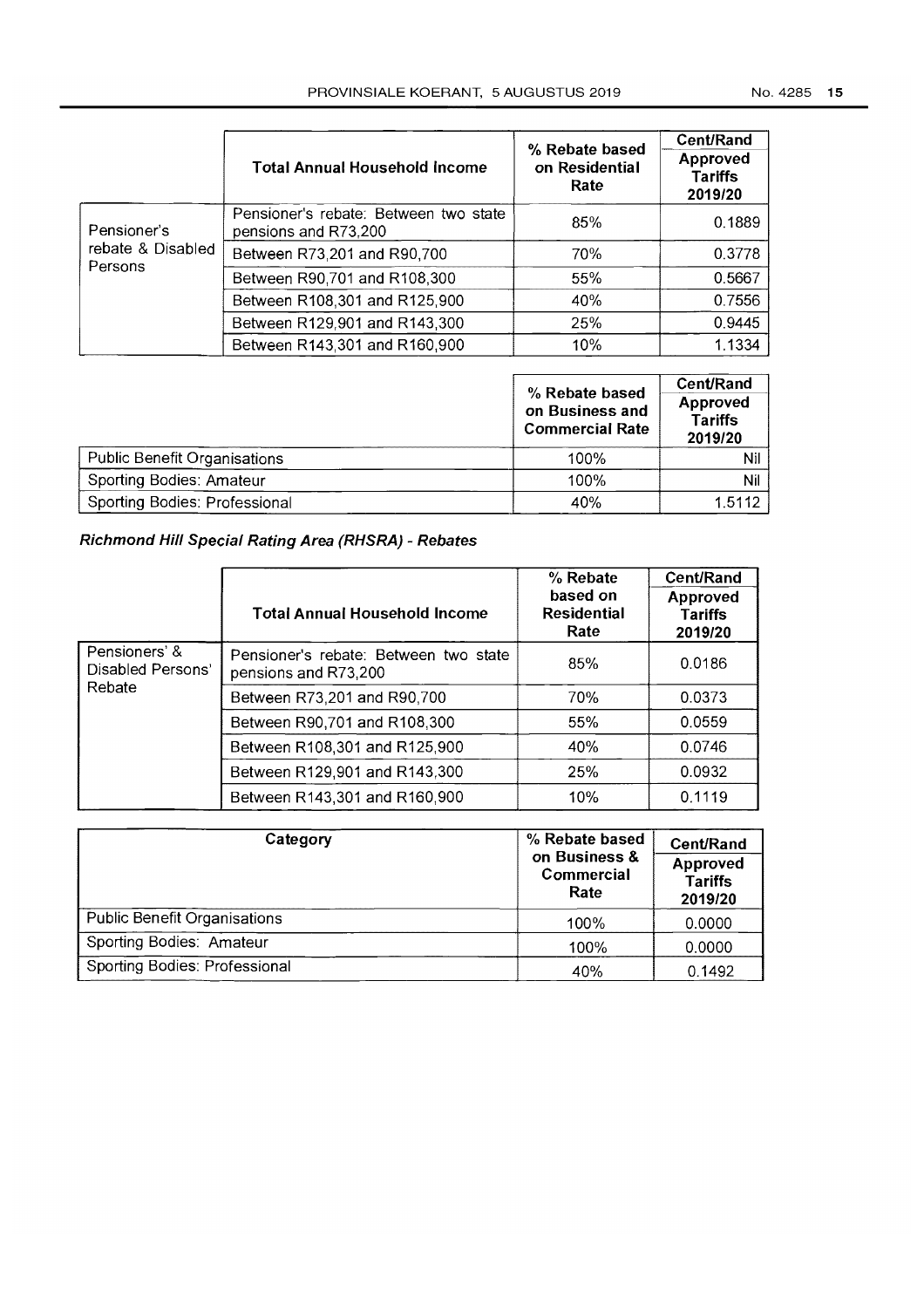#### Kini Bay Special Rating Area (KBSRA) - Rebates

|                    |                                                               |                                          | <b>Cent/Rand</b>                      |
|--------------------|---------------------------------------------------------------|------------------------------------------|---------------------------------------|
|                    | <b>Total Annual Household Income</b>                          | % Rebate based<br>on Residential<br>Rate | Approved<br><b>Tariffs</b><br>2019/20 |
| Pensioner's rebate | Pensioner's rebate: Between two state<br>pensions and R73,200 | 85%                                      | 0.0184                                |
| & Disabled Persons | Between R73,201 and R90,700                                   | 70%                                      | 0.0368                                |
|                    | Between R90,701 and R108,300                                  | 55%                                      | 0.0553                                |
|                    | Between R108,301 and R125,900                                 | 40%                                      | 0.0737                                |
|                    | Between R125,901 and R143,300                                 | 25%                                      | 0.0921                                |
|                    | Between R143,301 and R160,900                                 | 10%                                      | 0.1105                                |

|                                     | % Rebate based<br>on Business and<br>Commercial<br>Rate | <b>Cent/Rand</b><br>Approved<br><b>Tariffs</b><br>2019/20 |
|-------------------------------------|---------------------------------------------------------|-----------------------------------------------------------|
| <b>Public Benefit Organisations</b> | $100\%$                                                 | Nil                                                       |
| Sporting Bodies: Amateur            | 100%                                                    | Nil                                                       |
| Sporting Bodies: Professional       | 40%                                                     | 0.1474                                                    |

Application(s) for exemptions and/or rebates must be made on the prescribed form obtainable from the Council's website: www.nelsonmandelabav.gov.za and the various municipal Customer Care Centres and must be returned to these offices or P O Box 834. Port Elizabeth preferably by not later than 5 August July 2019. Full details of the conditions pertaining to the rebates and exemptions are contained in the Council's Rates Policy, which is available for inspection at the aforementioned Centres or may be viewed on the Council's website: www.nelsonmandelabav.aov.za.

This notice was first displayed on 10 July 2019.

#### PROVINCIAL NOTICE 223 OF 2019

#### Nelson Mandela Bay Municipality (EASTERN CAPE)

### Removal of Restrictions in terms of the Spatial Planning and Land Use Management Act, 2013 (Act 16 of 2013)

### ERF 641, COTSWOLD, IN THE NELSON MANDELA METROPOLITAN MUNICIPALITY, DIVISION OF PORT ELIZABETH, EASTERN CAPE PROVINCE

Under Section 47 of the Spatial Planning and Land Use Management Act, 2013 (Act 16 of 2013) and upon instructions by the Local Authority, a notice is hereby given that conditions 6(a), (b), (c), (d) and C(ii), (iv), (v) contained in Deed of Transfer No. T57473/2014 applicable to Erf 641, Cotswold are hereby removed.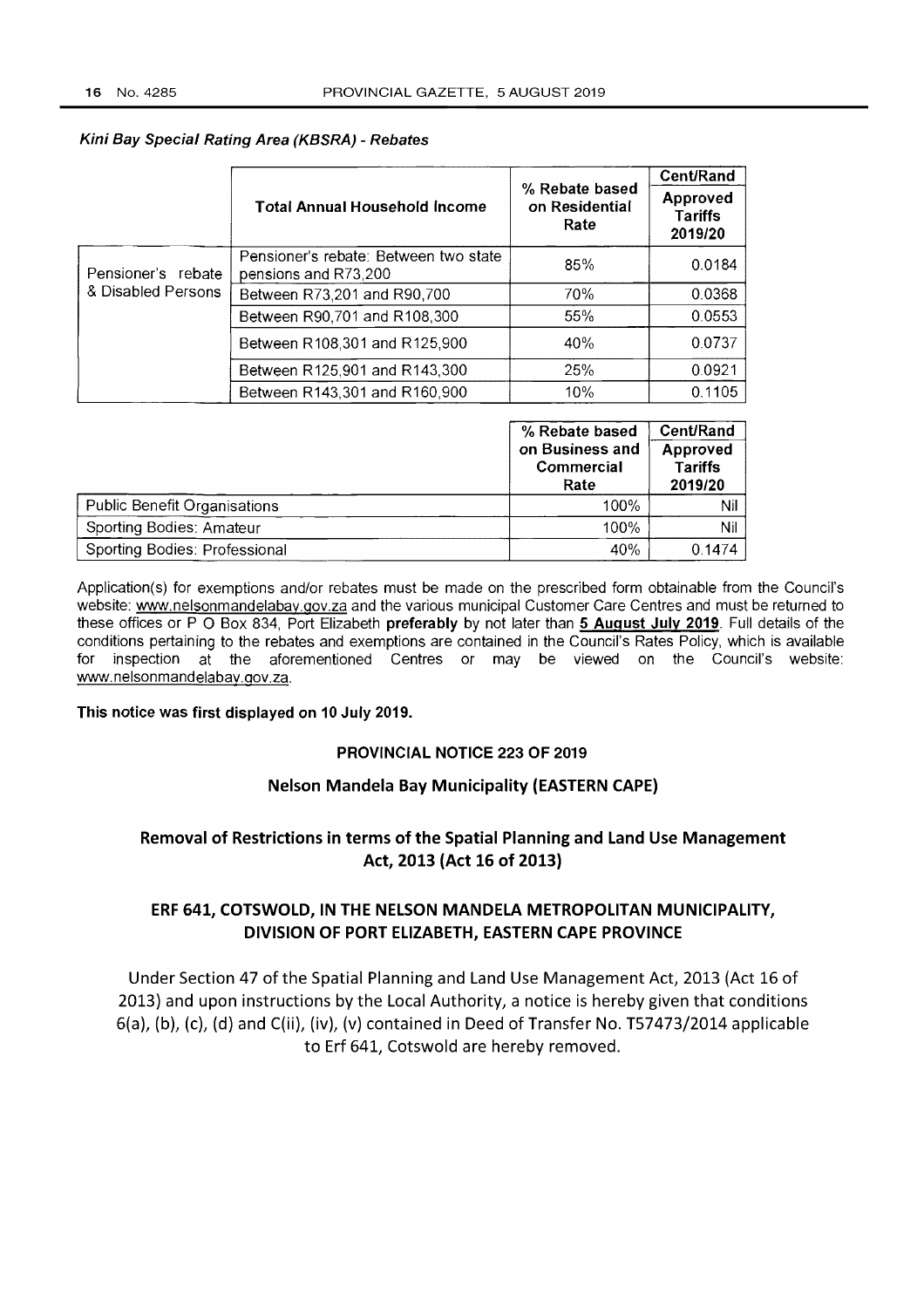## LOCAL AUTHORITY NOTICES • PLAASLIKE OWERHEIDS KENNISGEWINGS

### **LOCAL AUTHORITY NOTICE** 182 **OF** 2019

Removal of Restrictions in terms of the Spatial Planning and Land Use Management Act 2013 (Act 16 of 2013) and the Buffalo City Metropolitan Municipality Spatial Planning and Land Use Management By-Law (2016).

ERF 9259 EAST LONDON (50 Darlington Road).

Under Section 47(1) of the Spatial Planning and Land Use Management Act 2013 (Act 16 of 2013) read with Section 59 of the Buffalo City Metropolitan Municipal Spatial Planning and Land Use Management By-Law of 2016 and upon instructions of the Local Authority a notice is hereby given that conditions B (1), (2) & (3) found in the Deed of Transfer T1298/1996, pertaining to Erf 9259 East London is hereby removed.

NIEHAUS MCMAHON INC. Attorneys for Client 43 Union Avenue Selborne EAST LONDON 5201 Ref: Y JOOSTE/lb/MAT6903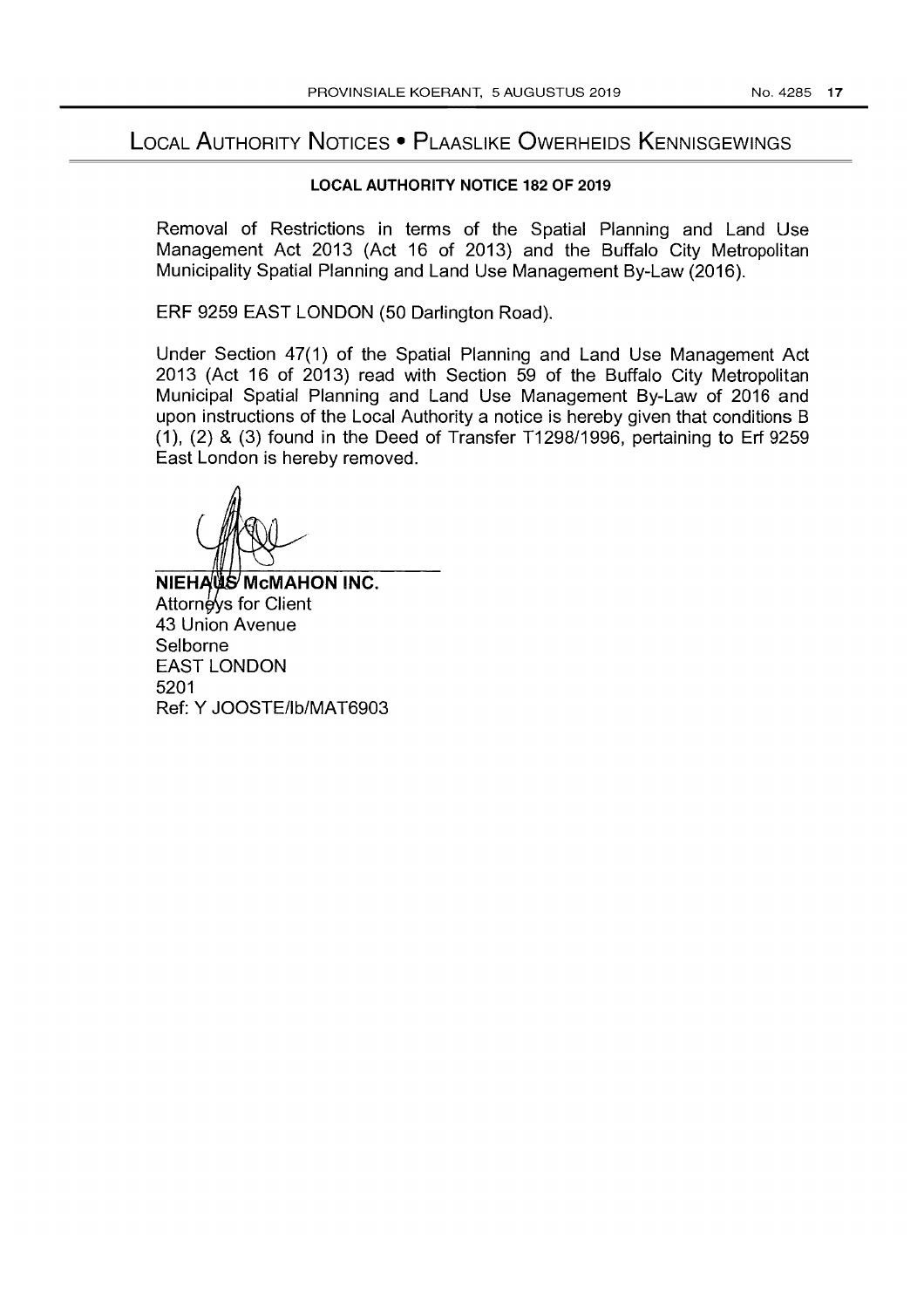#### **LOCAL AUTHORITY NOTICE 183 OF 2019**

### **RESOLUTION ON LEVYING PROPERTY RATES IN TERMS OF SECTION 14 OF LOCAL GOVERNMENT: MUNICIPAL PROPERTY RATES, ACT 2004 (ACT NO.6 OF 2004)**

Notice no 1 13 May 2019

#### **MUNICIPAL NOTICE NO 1 OF 2019**



### **ENGCOBO LOCAL MUNICIPALITY**

### **RESOLUTION LEVYING PROPERTY RATES FOR THE FINANCIAL YEAR 1 JULY 2019 TO 30 JUNE 2020**

Notice is hereby given in terms of section 14(1) and (2) of Local Government: Municipal Property Rates Act, 2004; that the council resolved by way of council resolution number 99.3/19/03/2019, to levy the rates on the property reflected in schedule below with the effect 1 July 2019

| <b>Category of Property</b>            | Cent amount in Rand rate determined |
|----------------------------------------|-------------------------------------|
|                                        | for relevant property category      |
| Residential                            | 0.0149                              |
| <b>Business</b>                        | 0.0195                              |
| Government properties                  | 0.0195                              |
| Vacant Land (Residential and Business) | 0.0192                              |
| Public Service infrastructure          | 0.0037                              |
| Agricultural for business and          | 0.0037                              |
| commercial                             |                                     |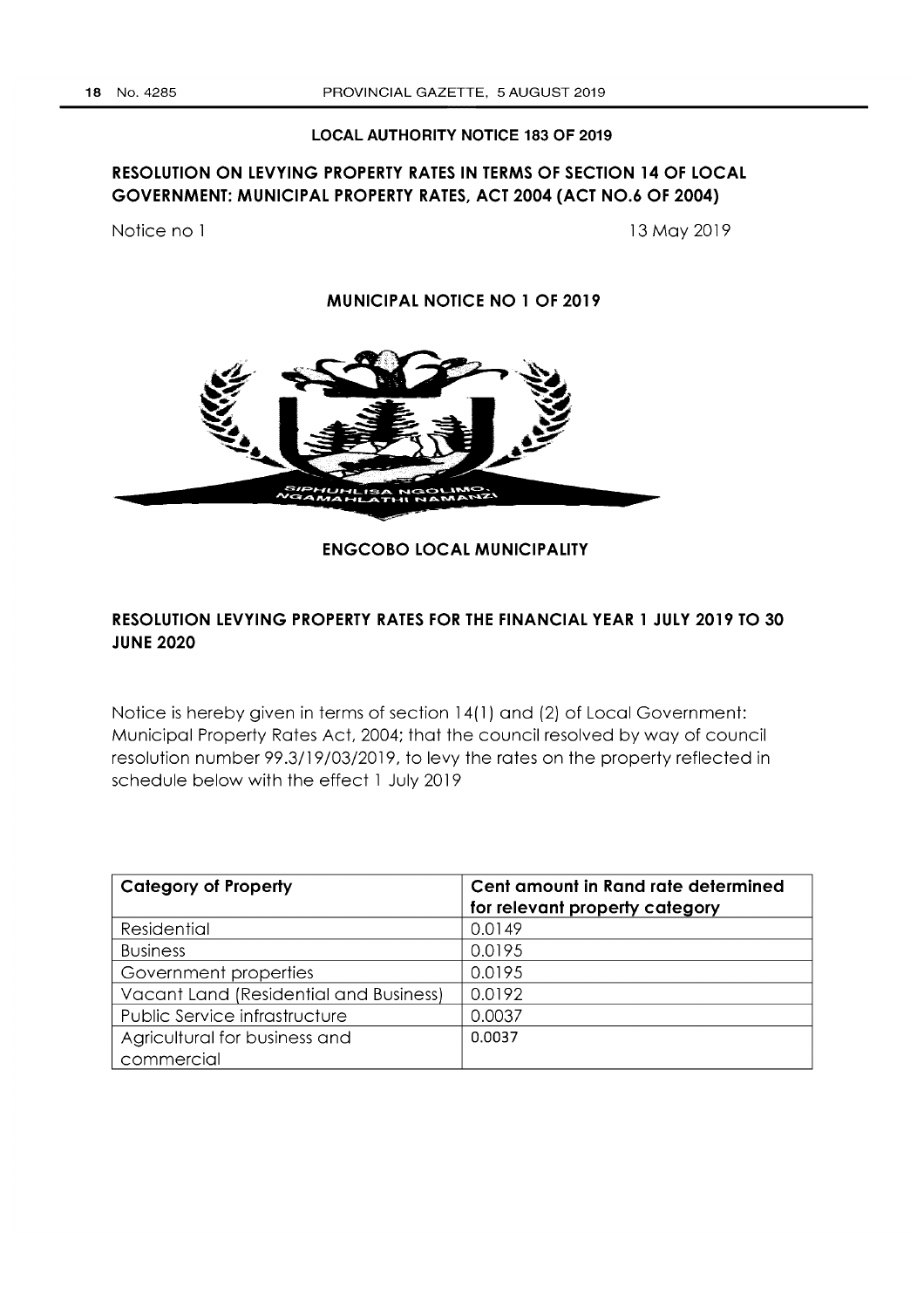#### **8. CATEGORIES OF PROPERTIES THAT WILL RECEIVE EXEMPTIONS, REBATES OR REDUCTIONS**

#### (8.1 ) Business, commercial and industrial properties

- 8.1.1 . The municipality may **grant rebates to rateable enterprises that promote local, social and economic development in its area of jurisdiction,**  based on its Local, Social and Economic Development Policy. The following criteria will apply:-
	- $(8.1.1.2.)$  job creation in the municipal area;
	- (8.1.1.3.) social upliftment of the local community; and
	- (8.1.1.4.) creation of infrastructure for the benefit of the community.
- 8.1 .2. **A maximum rebate as annually determined by the municipality will be granted on application subject to:-**
	- 8.1.2.1 a business plan issued by the directors of the company indicating how

the local, social and economic development objectives of the municipality are going to be met;

- 8.1.2.2 a continuation plan issued by the directors and certified by auditors of the company stating that the objectives have been met in the first year after establishment and how the company plan to continue to meet the objectives;
- 8.1.2.3 an assessment by the municipal manager or his/her nominee indicating that the company qualifies; and
- 8.1.2.3 a municipal resolution.
- 8.1.3 In determining the annual rebate the municipality shall take into consideration all relevant and applicable circumstances.

#### (8.2) **State properties**

#### **8.2.1 State properties are exempt on the first 20% of the market value**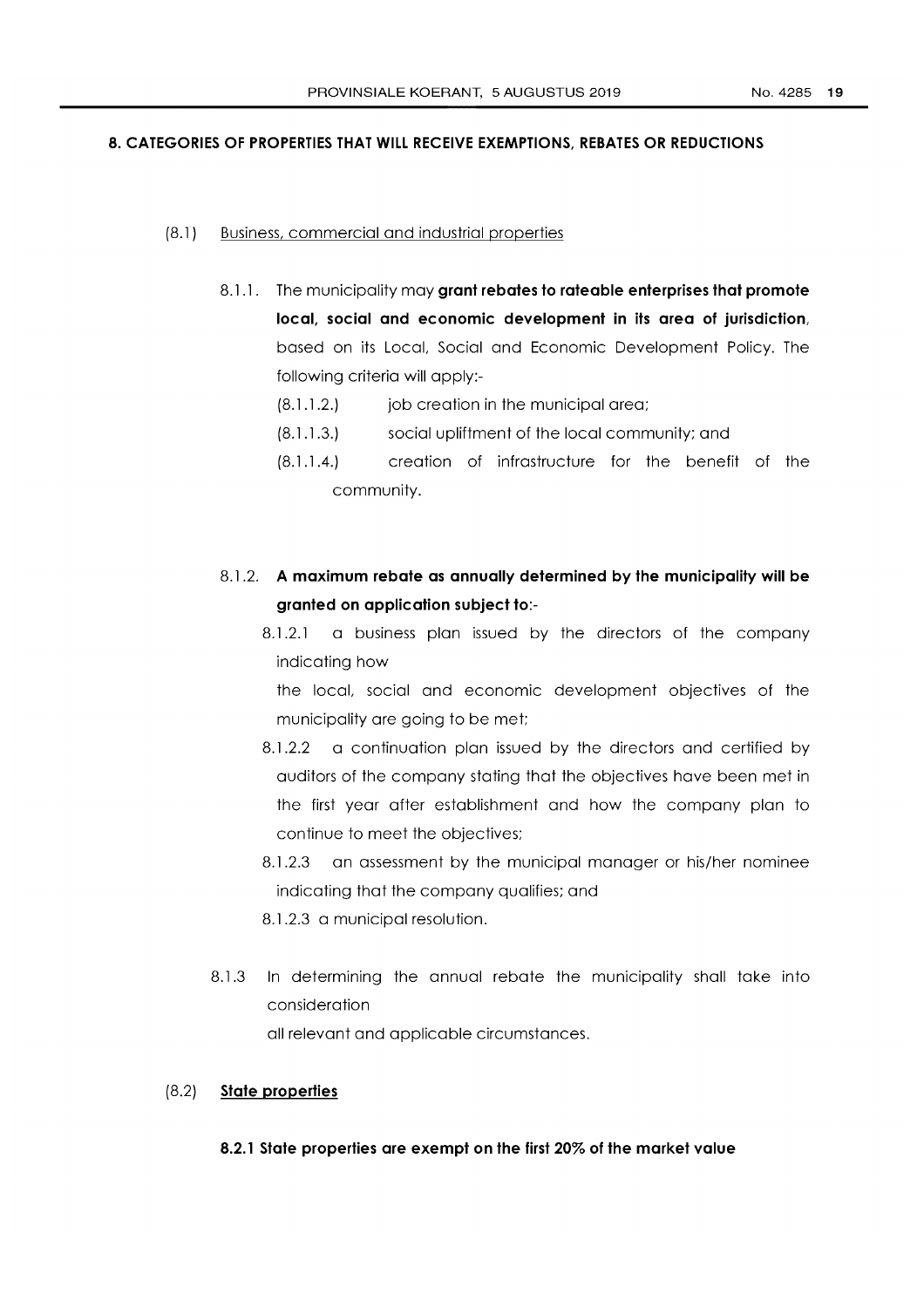#### (8.3) **Residential properties**

The first R15 000 of the market value of a property assigned in the valuation roll or

supplementary valuation roll of a municipality to a category determined by the Municipality-

For residential properties; or

For properties used for multiple purposes, provided one or more components of the

Property are used for residential purposes...

#### (8.4) Agricultural property rebate

NAME: M Moyo

DESIGNATION: MUNICIPAL MANAGER

P.O. Box 24

Engcobo Municipality

Engcobo

5050

(047) 5485601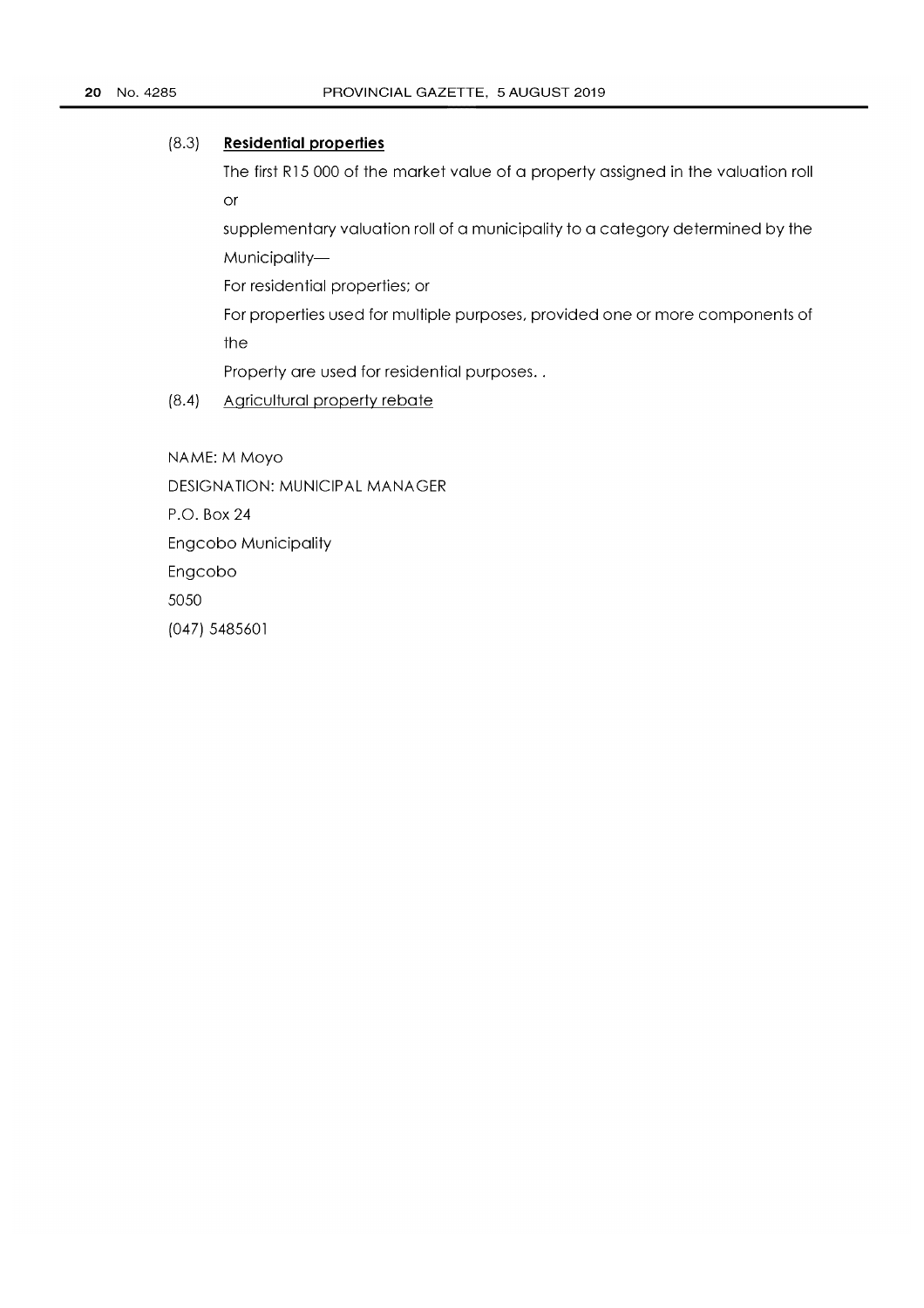#### **LOCAL AUTHORITY NOTICE 184 OF 2019**

#### **Buffalo City Metropolitan Municipality (EASTERN CAPE)**

### **Removal of Restrictions in terms of the Spatial Planning and Land Use Management Act, 2013 (Act 16 of 2013)**

#### **ERF 6570, EAST LONDON (7 PARKVIEW ROAD, SELBORNE).**

Under Section **47** of the Spatial Planning and Land Use Management Act, 2013 (Act 16 of 2013) and upon instructions of by the Local Authority, a notice is hereby given that condition/s C. A. (a) - (d) and B. (e) in Deed of Transfer No. T2881/1996, applicable to Erf 6570, East London are hereby removed.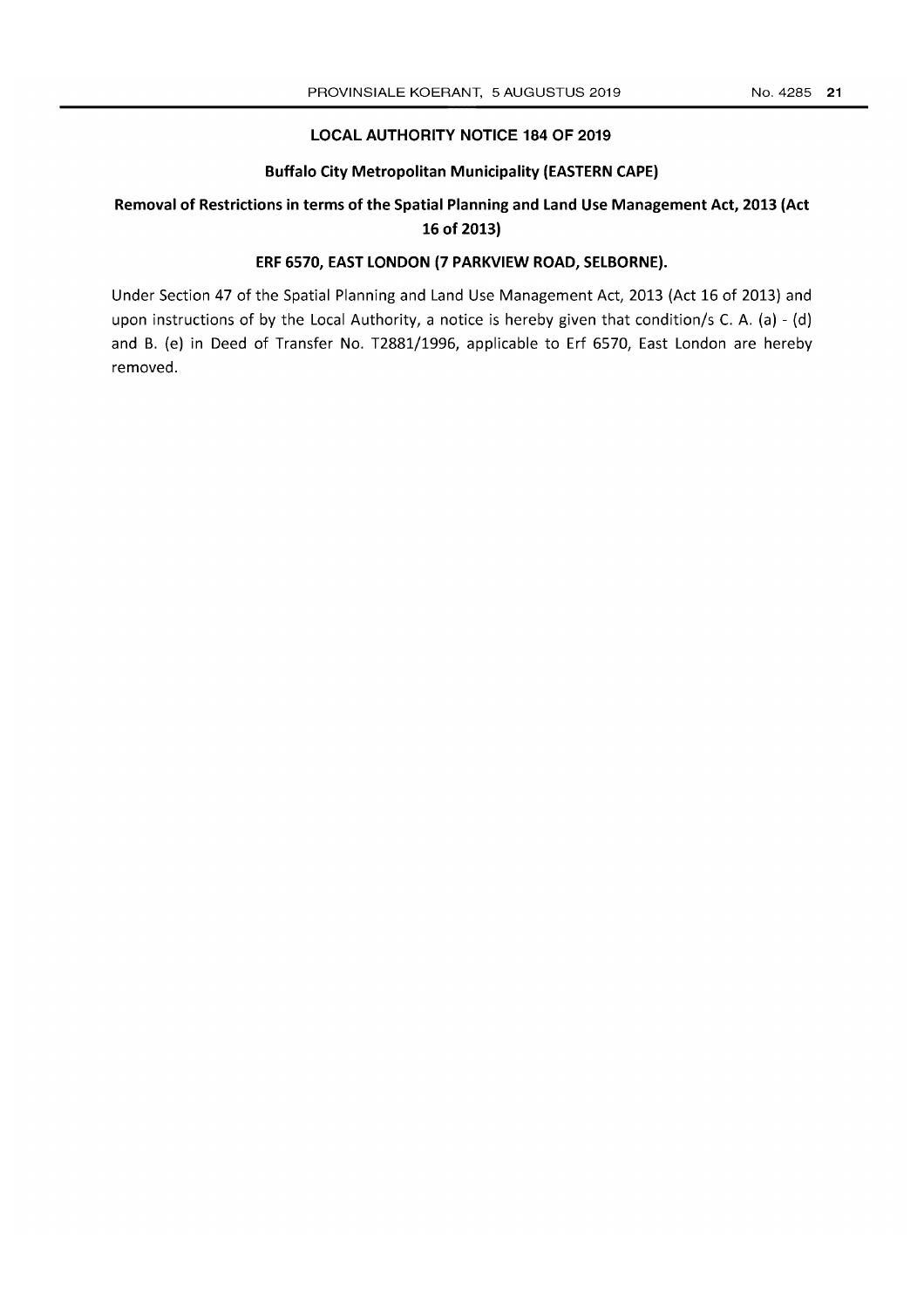#### LOCAL AUTHORITY NOTICE 185 OF 2019

#### NOTICE NO. 4084

#### BUFFALO CITY METROPOLITAN MUNICIPALITY

#### RESOLUTION LEVYING PROPERTY RATES FOR THE FINANCIAL YEAR 1 JULY 2019 TO 30 JUNE 2020

Notice is hereby given in terms of Section 14(1) and (2) of the Local Government: Municipal Property Rates Act (MPRA), 2004; that the Council resolved by way of council resolution number **BCMC256/19**, dated 29 May 2019 to levy the rates on property reflected in the schedule below with effect from 1 July 2019.

|                                                       | <b>Cent amount</b><br>in the Rand<br>rate as | Ratios |
|-------------------------------------------------------|----------------------------------------------|--------|
|                                                       | determined,<br>per category                  |        |
| <b>Category of Property</b>                           | of property                                  |        |
| <b>Residential Properties</b>                         | 0.011619                                     | 1:1    |
| Business, Commercial and Industrial Properties        | 0.029048                                     | 1:2.5  |
| <b>Agricultural Properties</b>                        | 0.002905                                     | 1:0.25 |
| <b>Public Sevice Infrastructure</b>                   | 0.002905                                     | 1:0.25 |
| Municipal Owned Properties: Residential purpose       | 0.011619                                     | 1:1    |
| Municipal Owned Properties Non-Residential<br>purpose | 0.029048                                     | 1:2.5  |
| Municipal Owned Properties: Non - Rateable            | 0.000000                                     |        |
| Mining/Quarry Property                                | 0.029048                                     | 1:2.5  |
| <b>Vacant Land</b>                                    | 0.034857                                     | 1:3    |
| <b>Educational Institutions</b>                       | 0.008133                                     | 1:0.70 |
| Religious or Places of Worship and Special            | 0.000000                                     |        |
| <b>Public Benefit Organisations</b>                   | 0.002905                                     | 1:0.25 |
| <b>Rural Communal Land</b>                            | 0.000000                                     |        |

### A. SIHLAHLA

CITY MANAGER

10th Floor, Trust Centre

EAST LONDON,5201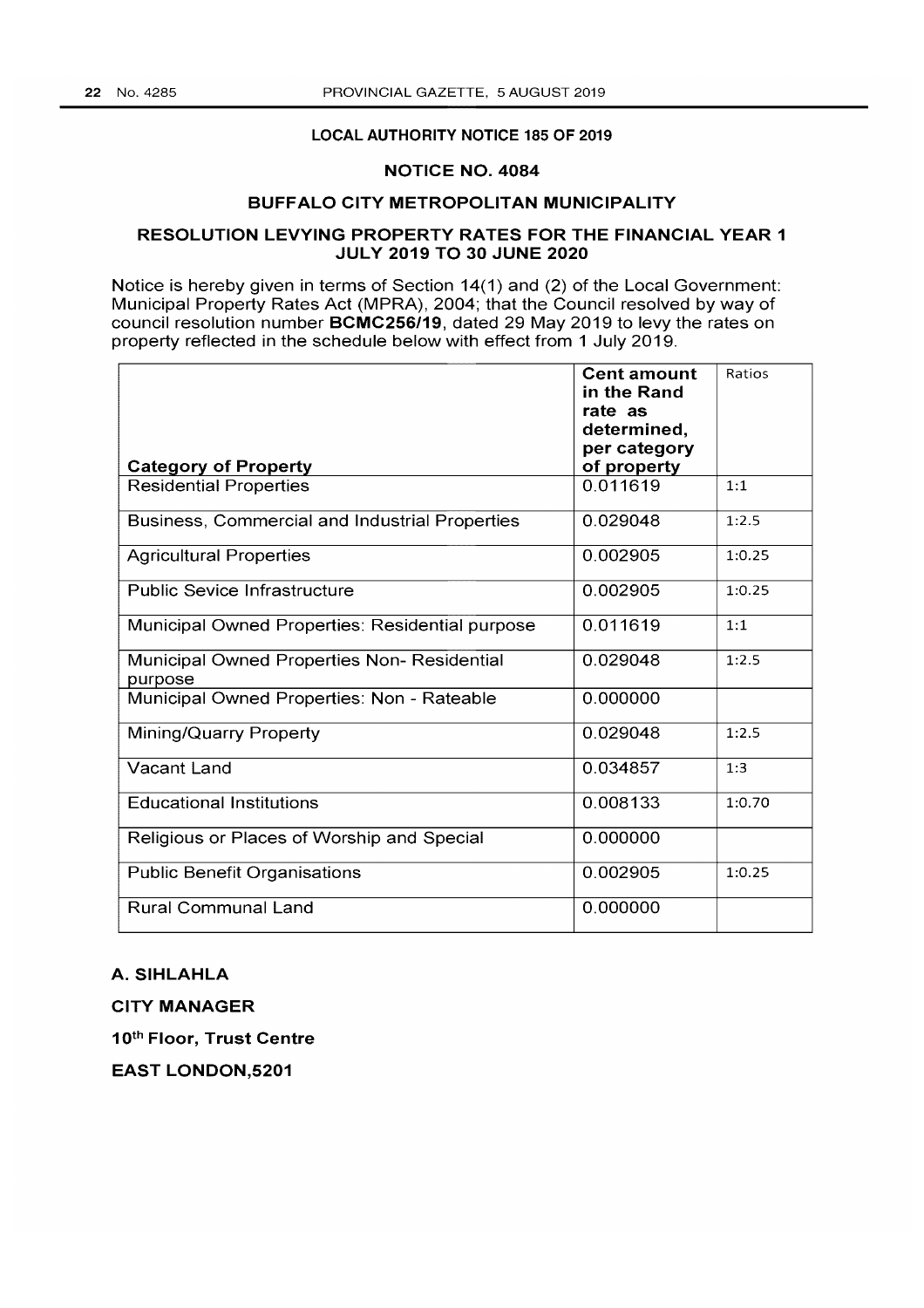# **LOCAL AUTHORITY NOTICE 186 OF 2019 BUFFALO CITY MUNICIPALITY**

### **LAND NOTICE: NO. (4109)**

### **REVIEW OF BONZA BAY ROAD LOCAL SPATIAL DEVELOPMEMT FRAMEWORK**

Notice is hereby given in terms of Section 20.(3) of the Spatial Planning and Land Use Management (Act No.16 of 2013) that the Buffalo City Metropolitan Municipality invites the Public to submit written representations in respect of the Review of Bonza Bay Road Local Spatial Development Framework to the Metropolitan Municipal Council.

The Draft Bonza Bay Road Local Spatial Development Framework document will be available for inspection at the enquiry counter of the City and Regional Planning Department, First Floor, Planning and Engineering Centre, 26 Oxford Street, East London during normal office hours, being D8hDD to 16h3D.

Representations must be submitted in writing to the **HOD: Spatial Planning and Development,**  P.O. Box 81, East London or by email to raymondf@buffalocity.gov.za within **60 Days of this notice.** 

**A.SIHLAHLA CITY MANAGER**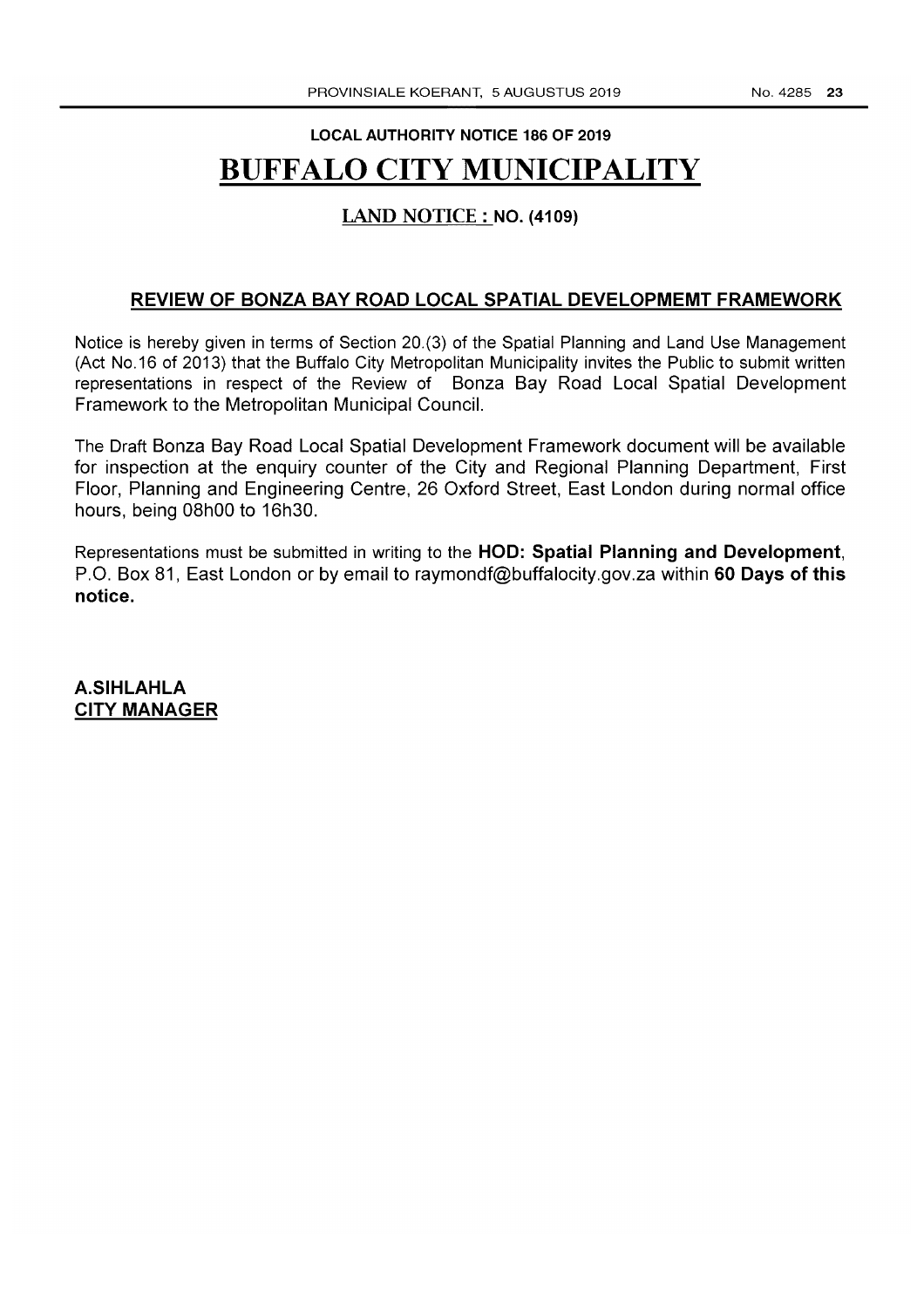#### PLAASLIKE OWERHEID KENNISGEWING 186 VAN 2019

#### BUFFALOSTAD METROPOLITAANSE MUNISIPALITEIT

#### LAND KENNISGEWING: NR. (4109)

### OORSIG VAN BONZA BAY PAD PLAASLIKE RUIMTELIKE ONTWIKKELlNGSRAAMWERK

Kennis geskied hiermee kragtens Artikel 20 (3) van die Ruimtelike Beplanning en Grondgebruiksbestuur (Wet No.16 van 2013) dat die Buffalostad Metropolitaanse Munisipaliteit die publiek uitnooi om skriftelike vertoe in te dien ten opsigte van die Oorsig van Bonza Bay Pad Plaaslike Ruimtelike Ontwikkelingsraamwerk aan die Metropolitaanse Munisipale Raad.

Die Konsep Bonza Bayweg Plaaslike Ruimtelike Ontwikkelingsraamwerk dokument sal ter insae wees by die navrae toonbank van die Stads- en Streekbeplanning Departement, Eerste Verdieping, Beplanning en Ingenieurs Sentrum, Oxfordstraat 26, Oos-Londen gedurende normale kantoorure, om 08hOO tot 16h30.

Voorleggings moet skriftelik ingedien word by die Departementshoof: Ruimtelike Beplanning en Ontwikkeling, P.O. Box 81, Oos-Londen of per e-pos aan raymondf@buffalocity.gov.za binne 60 dae van hierdie kennisgewing.

A.SIHLAHLA STADSBESTUURDER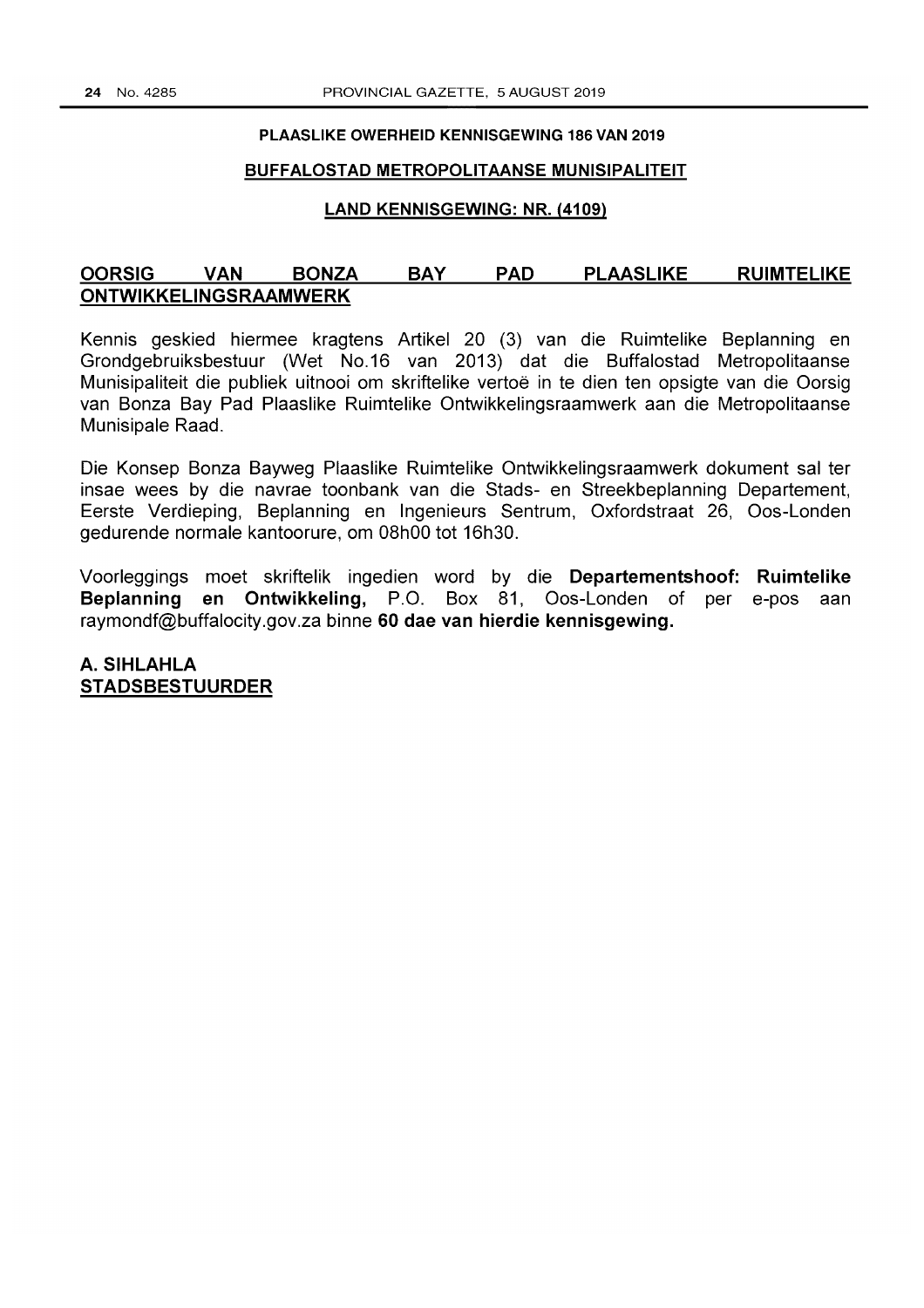#### **LOCAL AUTHORITY NOTICE 187 OF 2019**

# **BUFFALO CITY MUNICIPALITY**

### **LAND NOTICE:**

### **PRIVATE PROPOSAL: TOWNSHIP ESTABLISHMENT ON ERF 3806, MDANTSANE UNIT 6 (Z SOGA (3)2 - MDANTSANE INFILL AREAS).**

Notice is hereby given in terms of Land Use Regulations Act No.1S of 1987 that the Buffalo City Metropolitan Municipality has received an application for the proposed Subdivision and Rezoning of Erf 3806, Mdantsane Unit 6, comprising of 86 Erven for Residential purposes, 2 Erven for Public Open Space and Roadway Area (Z Soga (3)2 Mdantsane infill areas).

#### **NO. (4110)**

### **UMASIPALA OMBHAXA WE BUFFALO CITY**

### **ISICELO SABUCALA: UPHUHLlSO LWE LOKISHI EKWISIZA U3806, E MDANTSANE UNIT 6 (Z SOGA (3)2 MDANTSANE INFILLING AREAS).**

Isaziso sinikezelwa ngokoMthetho weMimmiselo yoThutho 10kuSebenza koMhlaba uMthetho unombolo 15 ka-1987 ukuba uMasipala Ombhaxa weBuffalo City ufumene isicelo sokwaHlulwa kwakhona kunye nokuSikwa kwakhona kweSiza u 3806, Mdantsane Unit 6, nesiquka iziza eziyi-86 ngeenjongo zendawo yokuhlala, iziza ezimbini (2) zendawo evuleleke kuwonke-wonke kunye neNdawo yeNdlela (Z Soga (3)2 Mdantsane kwiindawo ezizalisekileyo).

**NO. (4110)** 

**A.SIHLAHLA CITY MANAGER**